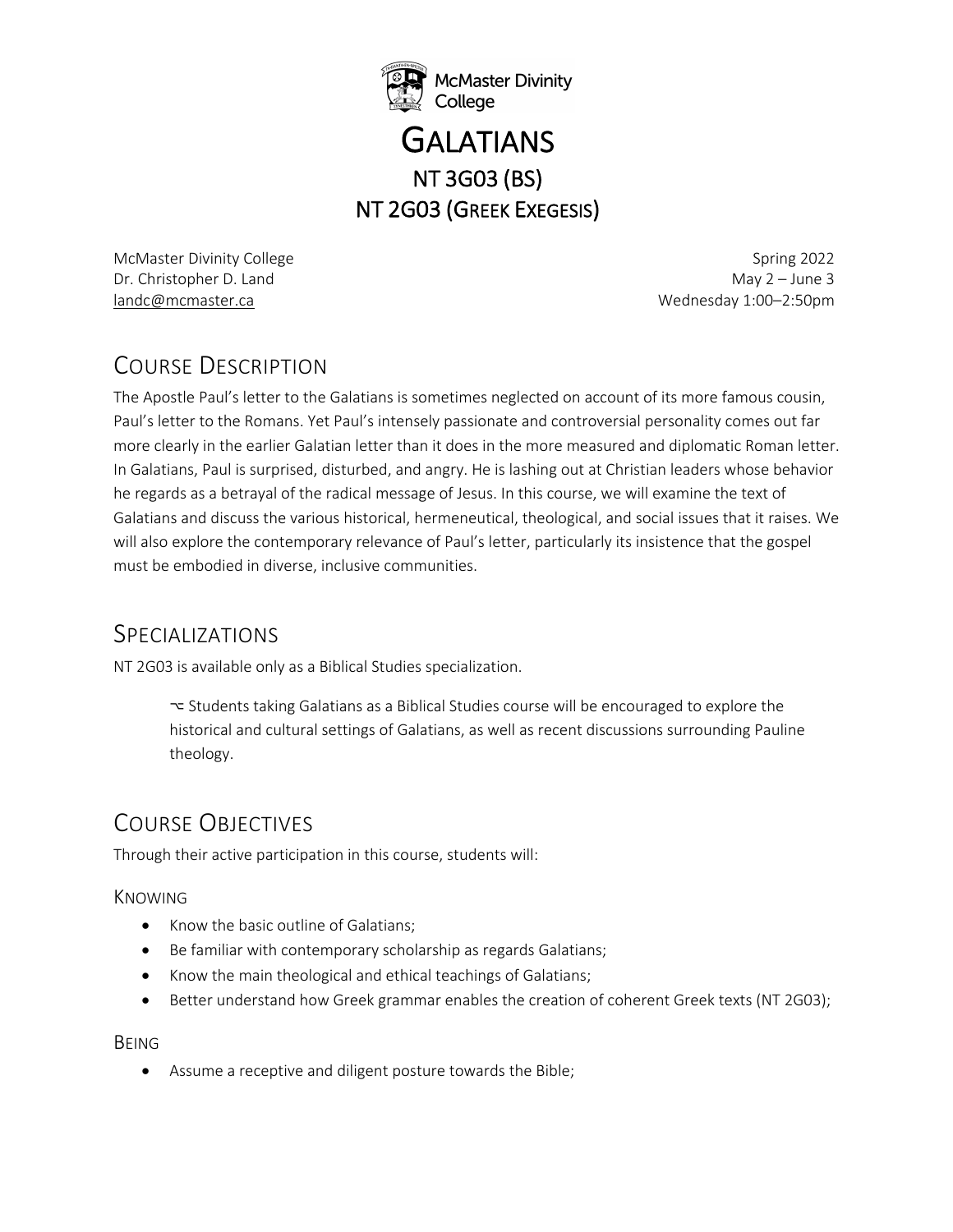- Become self-aware as a modern reader of the Bible, recognizing both the antiquity of the texts and the various ways in which contemporary life influences our understanding of it;
- Dispense with over-confidence (or lack of confidence) concerning knowledge of the Bible, adopting instead an attitude of life-long learning;

DOING

- Have the ability to quickly locate reliable scholarly resources that discuss a particular NT passage;
- Have the ability to ask key questions in order to explore the meaning of a text;
- Have the ability to reflect canonically, theologically, and contextually so as to explore how people can/should understand the New Testament today;
- Have the ability to exegete a Greek text in a way that responsibly relates its grammar to all of the other things that are significant for interpretation (NT 2G03).

# COURSE REQUIREMENTS

Note: Students are required to complete all of the following assignments. No unfinished assignments are permitted. *Written assignments must be uploaded to Avenue to Learn either as Word documents (.doc, .docx) or in Rich Text Format (.rtf). Assignments cannot be submitted after June 15th without written permission from the Office of the Registrar (strickpd@mcmaster.ca).*

#### WEEKLY ASSIGNMENTS (5 x 20%)

These are due according to the Coursework Schedule below. In each assignment, students in NT 2G03 will perform the following tasks:

- 1. Select one of the biblical passages listed in the Coursework Schedule below.
- 2. Read the passage.
- 3. Search for academic resources that discuss the passage and then list at least eight of them. You can include in your list as many academic resources as you can find, but in preparation for your next task (see below), you must include at least two academic journal articles and at least one dictionary/encyclopedia entry. The point of this assignment is to help you to develop the skill of locating academic resources quickly, so that you can find a diverse range of sources in a reasonable amount of time. A tutorial will be given during our first meeting, and an A2L module will offer detailed guidance on finding electronic resources (esp. in the Digital Theological Library) and using citation managers (esp. Zotero). You will become familiar with the major New Testament commentary series and dictionaries/encyclopedias, and you will learn to find specialized research dealing with specific topics/passages. While the grading of these lists will not require strict adherence to MDC bibliographic style, a bonus 5% will be added to any assignment that perfectly adheres to MDC style.
- 4. Choose from your list eight resources that you think will prove useful to you in trying to understand your chosen passage, in keeping with the following requirements: (1) at most four commentaries can be selected, and you must consult at least twelve different commentaries over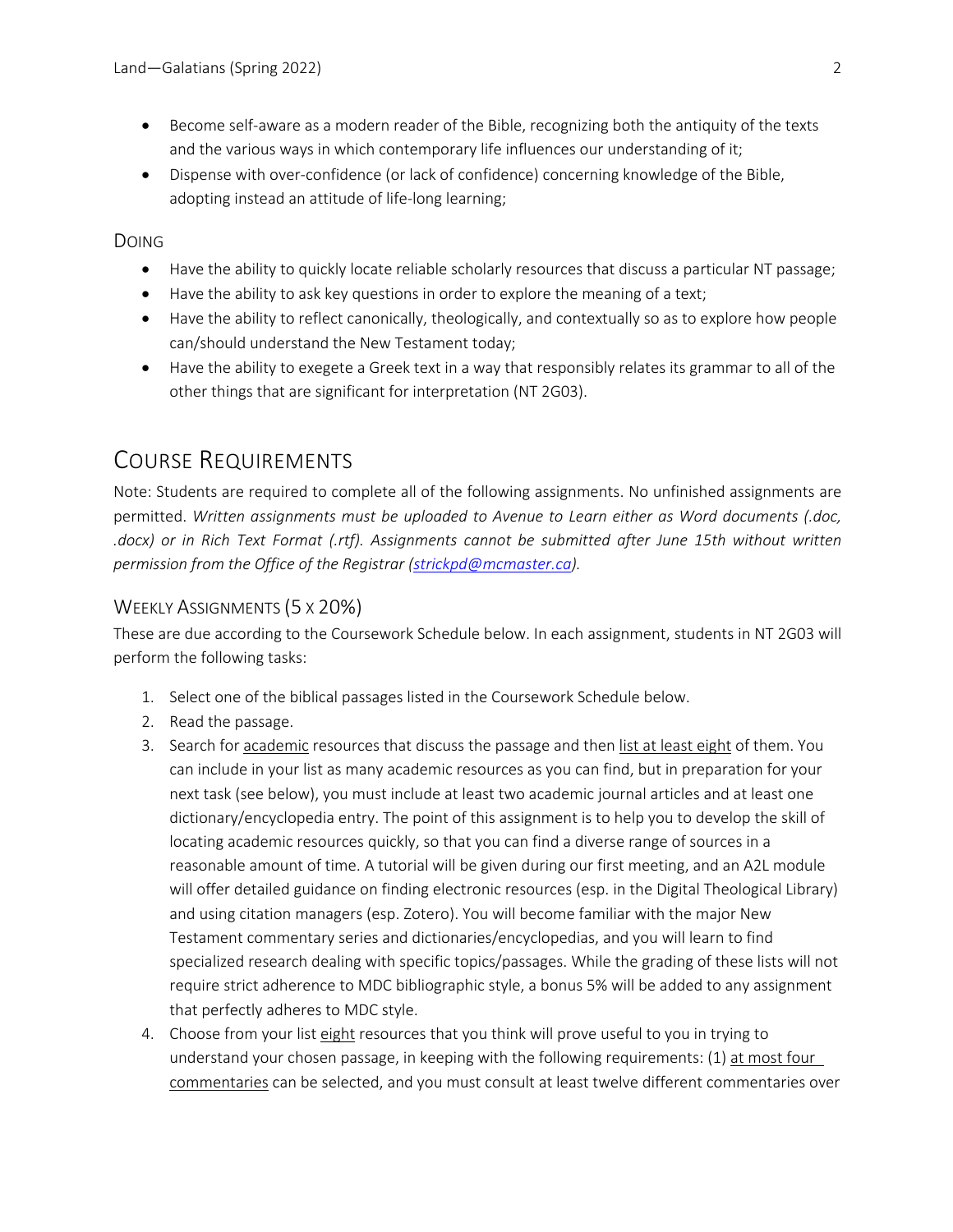the course of the semester; (2) you must select at least two academic essays/articles; and (3) you must select at least one dictionary/encyclopedia entry.

- 5. Read each of your chosen resources (skimming, if the resource is lengthy and/or highly technical) noting key facts, key ideas, or key questions that arise as you are reading.
- 6. Having completed all your reading, explain (in a paragraph or two per resource) how each resource contributed to your understanding of the passage. If a resource was unhelpful, explain why it was unhelpful. Above all, try to integrate your learning, using these paragraphs as an opportunity to synthesize the material and to show how you are formulating a general understanding of key scholarly discussions regarding the passage. If you have chosen your eight sources well, you should be able to explain what you learned from them in such a way that your assignment offers a concise overview of scholarly discussion of the passage, including both the most general issues and at least one or two more detailed issues.
- 7. Answer each of the supplied Questions to Ask in a paragraph or two. An introductory overview of these questions is available in the initial module of the course. They will teach you to approach the New Testament from a variety of different perspectives, to draw imaginative connections with different facets of your own world/community/experience, and to create space for thoughtful reflection on its contemporary significance. You goal in answering the questions is to seek understanding not simply as a historical exercise but as a twenty-first century person.

In each assignment, students in NT 2G03 will perform the following tasks (see schedule on A2L):

- 1. Read an assigned portion of Galatians in Greek.
- 2. Read and/or watch something that discusses the Greek language.
- 3. Work through an assigned passage in Galatians, generating a list of observations and questions.
- 4. Read at least two commentaries on the Greek text (see the bibliography below), drawing upon them in order to expand your list of observations and questions.
- 5. Come to class prepared to discuss your observations and questions with the professor or his GA.
- 6. Memorize a list of Greek words and complete a vocabulary quiz.

#### CLASS MEETINGS (0%)

Attendance at weekly meetings is expected, because class discussions are a significant part of the overall learning experience. Each week, we will have small group discussions in which you will together explore the work you are doing in your assignments. At the same time, Greek exegesis students will meet with the professor and/or his graduate assistant.

#### GRADING SUMMARY

Weekly Assignments 5 x 20% Total 100%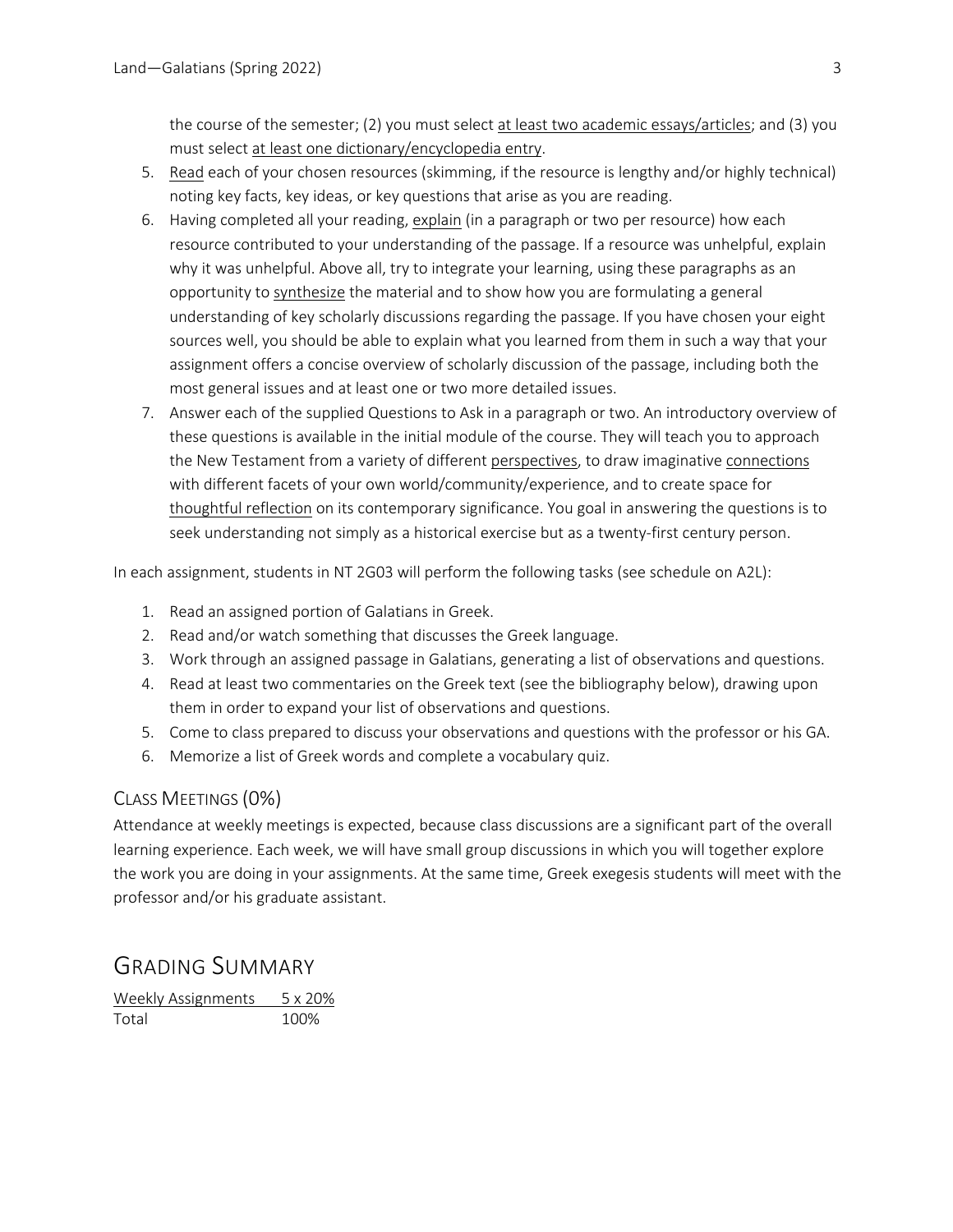# **TEXTBOOKS**

All students are required to possess the following:

An English translation of the New Testament.

Greek exegesis students are required to possess:

A standard edition of the Greek New Testament, such as the Nestle-Aland *Novum Testamentum Graece* (26th–28th ed.) or the UBS *Greek New Testament* (4th–5th ed.).

A suitable Greek–English lexicon (see bibliography below).

Greek exegesis students are recommended to have access to the following:

Omanson, Roger L. *A Textual Guide to the Greek New Testament: An Adaptation of Bruce M. Metzger's*  Textual Commentary *for the Needs of Translators*. Stuttgart: Deutsche Bibelgesellschaft, 2006.

All required textbooks for this class are available from the Hurlburt Family Bookstore located beside the MDC chapel entrance. For advance purchase, you may contact READ On Bookstore, 5 International Blvd, Etobicoke, ON, M9A 3C3: phone 416.620.2934; mobile 416.668.3434; email books@readon.ca. Other book services may also carry the texts.

### MEETING SCHEDULE

| Meeting<br>Date | Preparation<br>(Due at Meeting Time)      | Lecture Topics                                                                                                            |  |
|-----------------|-------------------------------------------|---------------------------------------------------------------------------------------------------------------------------|--|
| May 4           | Read Course Syllabus<br>Read Gal 1:1-2:14 | Introduction to Galatians<br>Paul, an Apostle (1:1-5)<br>Not a People-Pleaser (1:6-24)<br>The Supposed "Pillars" (2:1-14) |  |
| May 11          | Read Gal 2:15-3:29                        | Jewish Rebels Like Jesus (2:15-3:6)<br>Gentile Heirs Like Abraham (3:7-29)                                                |  |
| <b>May 18</b>   | Read Gal 4:1-5:1                          | Slavery and Freedom (4:1-16)<br>Effort and Exclusion (4:17-5:1)                                                           |  |
| <b>May 25</b>   | Read Gal 5:2-6:10                         | Expressions of Faith (5:2-18)<br>Life in the Spirit (5:19-6:10)                                                           |  |
| June 1          | Read Gal 6:11-18                          | Circumcision and New Creation (6:11-18)<br><b>Concluding Reflections</b>                                                  |  |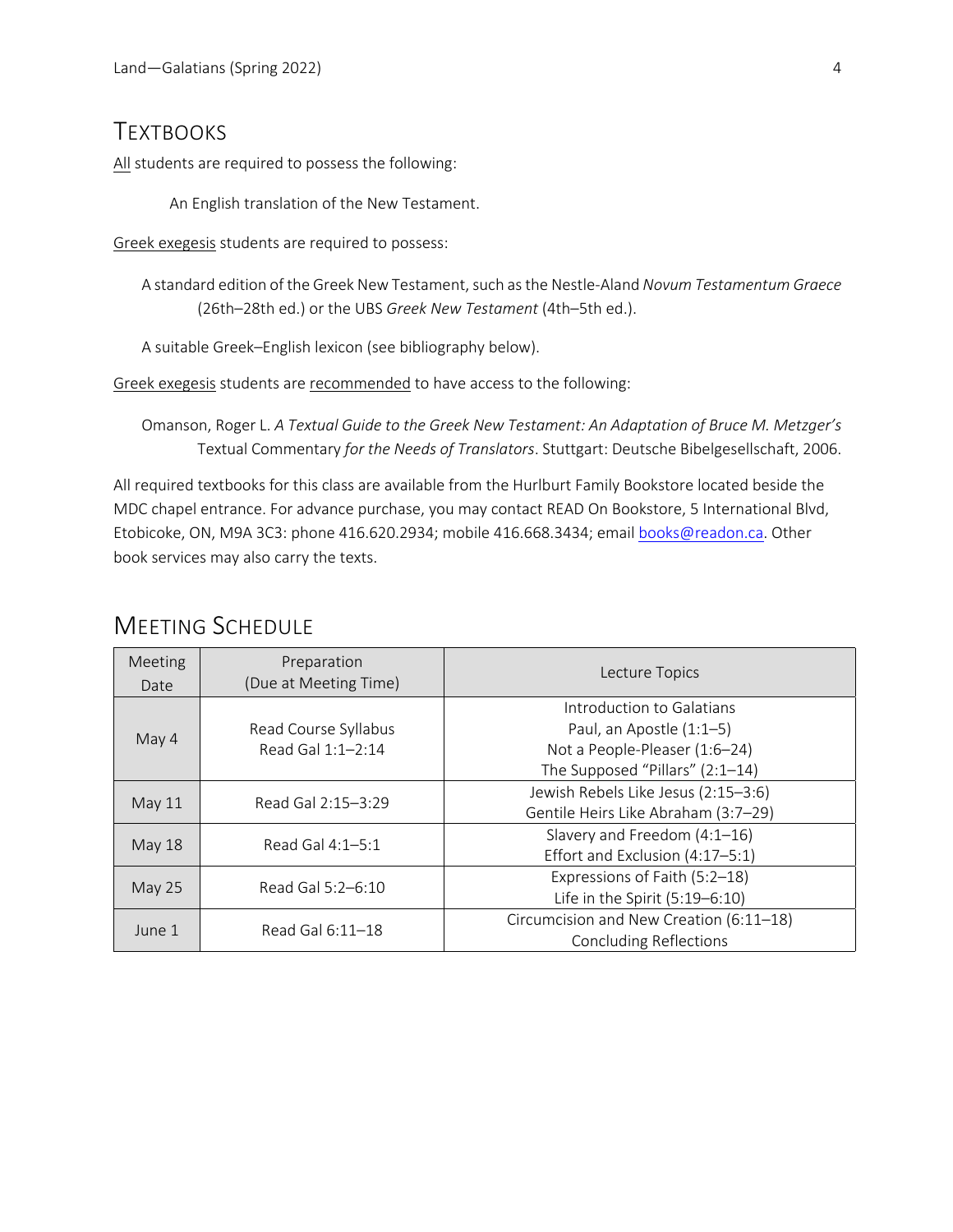# COURSEWORK SCHEDULE

| A <sub>2</sub> L<br>Module | Content            |                                                                                   | Due Dates        |
|----------------------------|--------------------|-----------------------------------------------------------------------------------|------------------|
| $\mathbf{1}$               |                    | Course Syllabus<br>Resources for Studying the NT<br><b>Questions Worth Asking</b> | N/A              |
| $\overline{2}$             | Assignment #1      | Choose one of the following passages<br>for each assignment:                      | May 11 @ 11:59am |
| 3                          | Assignment #2      | $1:6 - 24$<br>$2:1-14$<br>$2:15 - 3:6$<br>$3:7-29$<br>$4:1 - 16$<br>$4:17 - 5:1$  | May 18 @ 11:59am |
| $\overline{4}$             | Assignment #3      |                                                                                   | May 25 @ 11:59am |
| 5                          | Assignment #4      |                                                                                   | June 1 @ 11:59am |
| 6                          | Assignment #5      | $5:2-18$<br>$5:19 - 6:10$                                                         | June 8 @ 11:59am |
| 7                          | Course Evaluations |                                                                                   |                  |

# SUITABLE GREEK-ENGLISH LEXICONS

- [BDAG:] Bauer, Walter, Frederick W. Danker, W. F. Arndt, and F. W. Gingrich. *Greek-English Lexicon of the New Testament and Other Early Christian Literature.* 3rd ed. Chicago: University of Chicago Press, 2000.
- Danker, Frederick W. *The Concise Greek-English Lexicon of the New Testament*. Chicago: University of Chicago Press, 2009.
- Diggle, James et al. *The Cambridge Greek Lexicon*. 2 Vols. Cambridge: Cambridge University Press, 2021.
- [LSJ:] Liddell, Henry George, Robert Scott, and Henry Stuart Jones. *A Greek-English Lexicon.* 9th ed. Oxford: Clarendon, 1996. [Available @ http://www.tlg.uci.edu/lsj/] [8th edition available @ https://archive.org/details/cu31924012909697]
- Liddell, Henry George, and Robert Scott. *An Intermediate Greek-English Lexicon*. Oxford: Clarendon Press, 1889. [Available @ https://archive.org/details/intermediategree00lidd]
- Louw, J.P., and E.A. Nida, *Greek–English Lexicon of the New Testament Based on Semantic Domains.* 2 vols. New York: United Bible Societies, 1989.
- Thayer, J.H., *A Greek–English Lexicon of the New Testament.* New York: American Book Company, 1897. [Available @ https://archive.org/details/04508981.1536.emory.edu]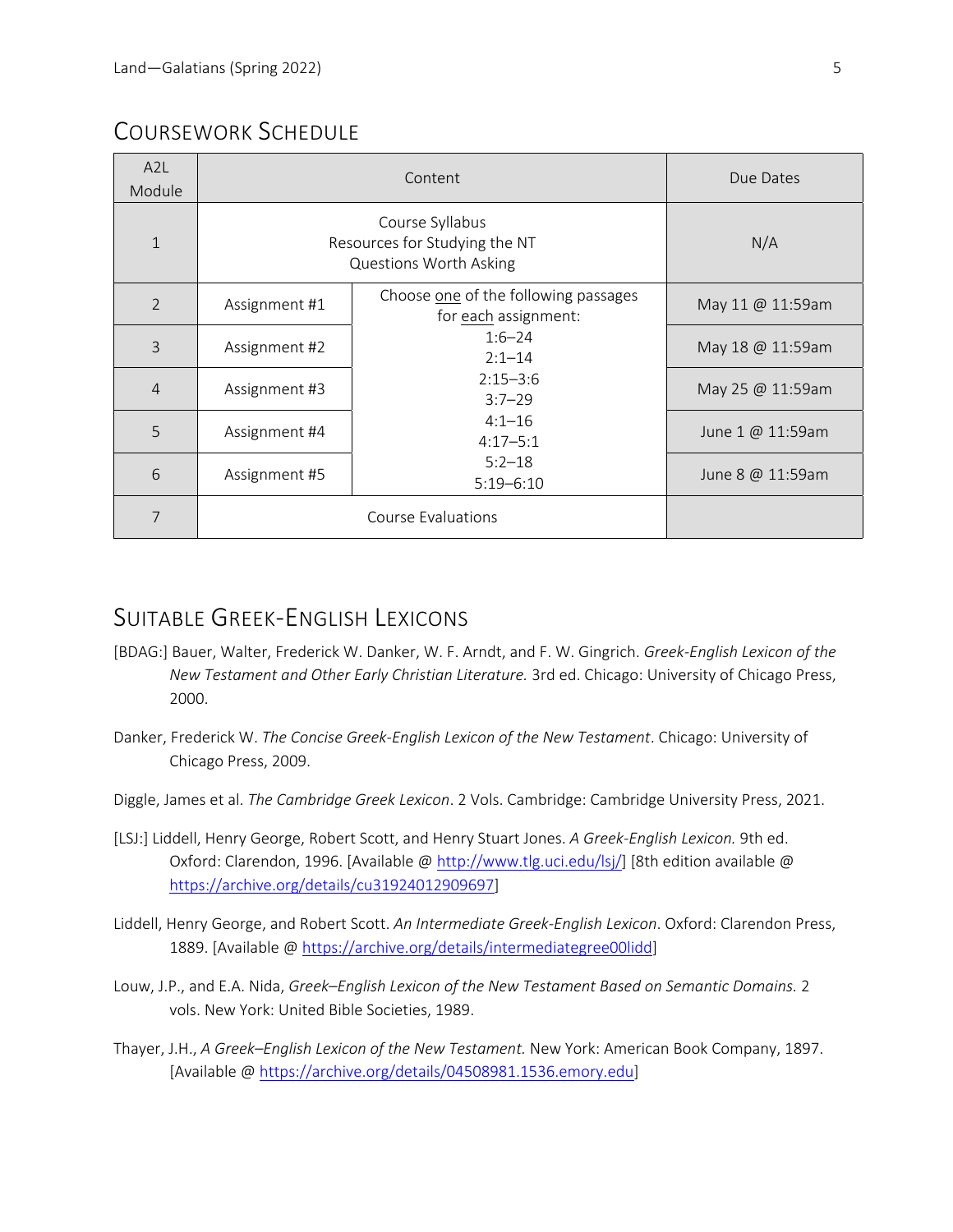#### **BIBLIOGRAPHY**

- Asano, Atsuhiro. *Community–Identity Construction in Galatians: Exegetical, Social-Anthropological, and Socio-Historical Studies*. London: T & T Clark, 2005.
- Bachmann, Michael. *Anti-Judaism in Galatians? Exegetical Studies on a Polemical Letter and on Paul's Theology*. Grand Rapids: Eerdmans, 2009.
- Bryant, Robert A. *The Risen Crucified Christ in Galatians*. Atlanta: SBL, 2001.
- Burke, Trevor J. *Adopted into God's Family: Exploring a Pauline Metaphor*. Downers Grove: IVP, 2006.
- Cummins, Stephen Anthony. *Paul and the Crucified Christ in Antioch: Maccabean Martyrdom and Galatians 1 and 2*. Cambridge: Cambridge University Press, 2007.
- Davis, Basil S. *Christ as Devotio: The Argument of Galatians 3:1–14*. Lanham: University Press of America, 2002.
- Du Toit, A. B., Cilliers Breytenbach, and David S. Du Toit. *Focusing on Paul: Persuasion and Theological Design in Romans and Galatians*. Berlin: Walter de Gruyter, 2007.
- Eastman, Susan. *Recovering Paul's Mother Tongue: Language and Theology in Galatians*. Minneapolis: Fortress, 2007.
- Elliott, M. W., et al, eds. *Galatians and Christian Theology: Justification, the Gospel, and Ethics in Paul's Letter*. Grand Rapids: Baker, 2014.
- Elliott, Susan. *Cutting Too Close for Comfort: Paul's Letter to the Galatians in Its Anatolian Cultic Context*. London: T & T Clark, 2003.
- Elmer, Ian J. *Paul, Jerusalem, and the Judaisers: The Galatian Crisis in Its Broadest Historical Context*. Tübingen: Mohr Siebeck, 2009.
- Hansen, Bruce. *'All of You Are One': The Social Vision of Galatians 3.28, 1 Corinthians 12.13 and Colossians 3.11*. New York: T & T Clark, 2010.
- Hardin, Justin K. *Galatians and the Imperial Cult: A Critical Analysis of the First-Century Social Context of Paul's Letter*. Tübingen: Mohr Siebeck, 2008.
- Harmon, Matthew S. *She Must and Shall Go Free Paul's Isaianic Gospel in Galatians*. Berlin: Walter de Gruyter, 2010.
- Hays, Richard B. *The Faith of Jesus Christ: The Narrative Substructure of Galatians 3:1–4:11*. Grand Rapids: Eerdmans, 2002.
- Hietanen, Mika. *Paul's Argumentation in Galatians: A Pragma-Dialectical Analysis*. London: T & T Clark, 2007.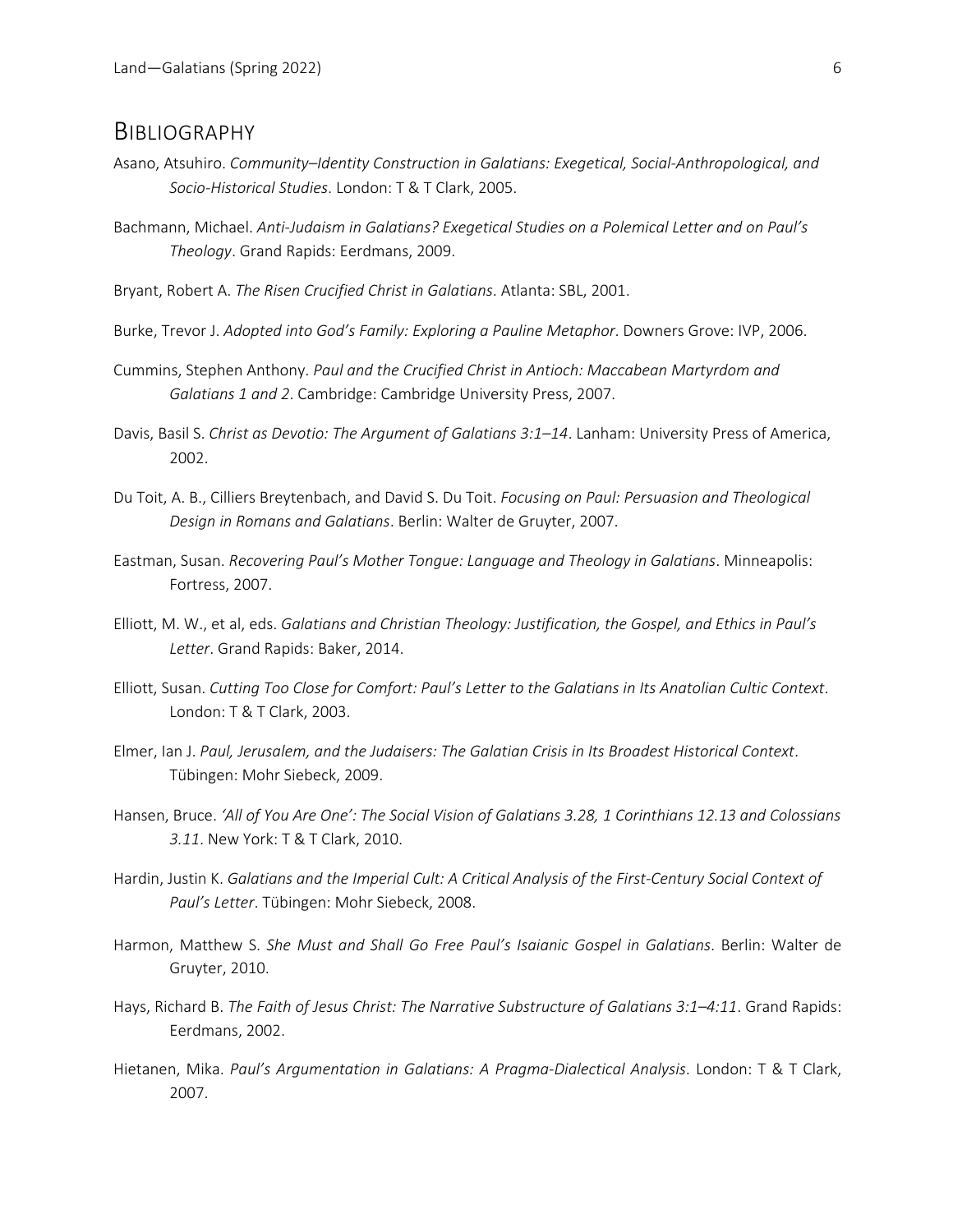- Hogan, Pauline Nigh. *"No Longer Male and Female": Interpreting Galatians 3:28 in Early Christianity*. New York: T & T Clark, 2008.
- Howard, George. Paul: Crisis in Galatia: A Study in Early Christian Theology. 2<sup>nd</sup> ed. Cambridge: Cambridge University Press, 2004.
- Kahl, Brigitte. *Galatians Re-imagined: Reading with the Eyes of the Vanquished*. Minneapolis: Fortress, 2010.
- Kern, Philip H. *Rhetoric and Galatians: Assessing an Approach to Paul's Epistle*. Cambridge: Cambridge University Press, 1998.
- Kwon, Yon-Gyong. *Eschatology in Galatians: Rethinking Paul's Response to the Crisis in Galatia*. Tübingen: Mohr Siebeck, 2004.
- Morales, Rodrigo Jose. *The Spirit and the Restoration of Israel: New Exodus and New Creation Motifs in Galatians*. Tübingen: Mohr Siebeck, 2010.
- Murphy-O'Connor, Jerome. *Keys to Galatians: Collected Essays*. Collegeville: Liturgical Press, 2012.
- Nanos, Mark D., ed. *The Irony of Galatians: Paul's Letter in First-Century Context*. Minneapolis: Fortress, 2002.
- Nanos, Mark D. *The Galatians Debate: Contemporary Issues in Rhetorical and Historical Interpretation*. Peabody: Hendrickson, 2002.
- Niang, Aliou C. *Faith and Freedom in Galatia and Senegal: The Apostle Paul, Colonists and Sending Gods*. Leiden: Brill, 2009.
- Park, Eung Chun. *Either Jew or Gentile: Paul's Unfolding Theology of Inclusivity*. Louisville: Westminster John Knox, 2003.
- Perkins, Pheme. *Abraham's Divided Children: Galatians and the Politics of Faith*. Harrisburg: Trinity, 2001.
- Rapa, Robert K. *The Meaning of "Works of the Law" in Galatians and Romans*. New York: Peter Lang, 2001.
- Riches, John Kenneth. *Galatians Through the Centuries*. Malden: Blackwell, 2008.
- Silva, Moisés. *Interpreting Galatians: Explorations in Exegetical Method*. Grand Rapids: Baker, 2001.
- Smiles, Vincent M. *The Gospel and the Law in Galatia: Paul's Response to Jewish-Christian Separatism and the Threat of Galatian Apostasy*. Collegeville: Liturgical Press, 1998.
- Tantiono, Paulus T. *Speaking the Truth in Christ: An Exegetico-Theological Study of Galatians 4.12–20 and Ephesians 4.12–16*. Rome: Editrice Pontificia Università Gregoriana, 2008.
- Tolmie, D. F. *Persuading the Galatians: A Text-Centred Rhetorical Analysis of a Pauline Letter*. Tübingen: Mohr Siebeck, 2005.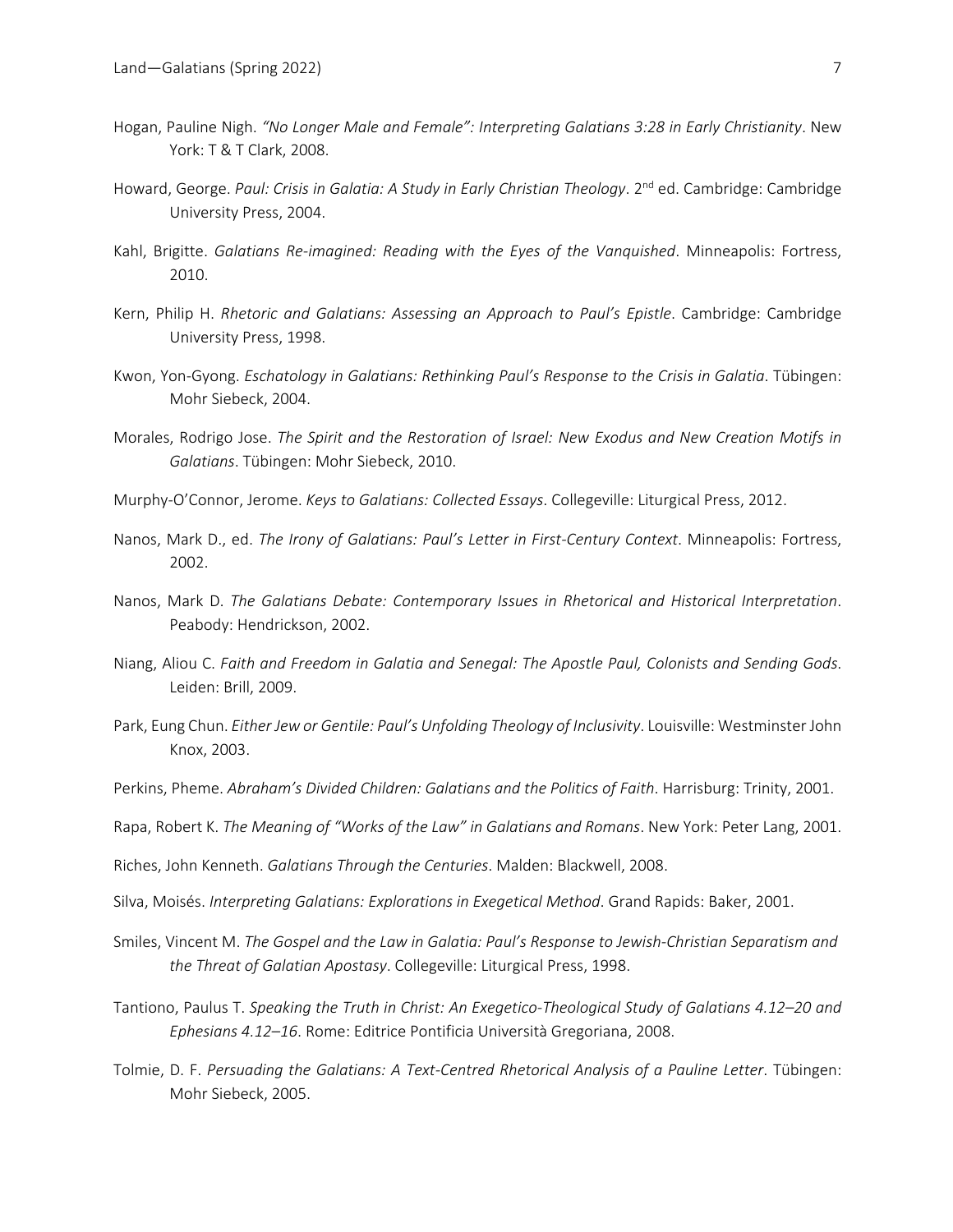- Tsang, Sam. *From Slaves to Sons: A New Rhetoric Analysis on Paul's Slave Metaphors in His Letter to the Galatians*. New York: Peter Lang, 2005.
- Wakefield, Andrew K. *Where to Live: The Hermeneutical Significance of Paul's Citations from Scripture in Galatians 3:1–14*. Atlanta: SBL, 2003.
- Wiley, Tatha. *Paul and the Gentile Women: Reframing Galatians*. New York: Continuum, 2005.
- Wilson, Todd A. *The Curse of the Law and the Crisis in Galatia: Reassessing the Purpose of Galatians*. Tübingen: Mohr Siebeck, 2007.
- Wisdom, Jeffrey R. *Blessing for the Nations and the Curse of the Law: Paul's Citation of Genesis and Deuteronomy in Gal. 3.8–10*. Tübingen: Mohr Siebeck, 2001.

# STATEMENT ON ACADEMIC HONESTY

Academic dishonesty is a serious offence that may take any number of forms, including plagiarism, the submission of work that is not one's own or for which previous credit has been obtained, and/or unauthorized collaboration with other students. Academic dishonesty can result in severe consequences, e.g., failure of the assignment, failure of the course, a notation on one's academic transcript, and/or suspension or expulsion from the College.

Students are responsible for understanding what constitutes academic dishonesty. Please refer to the Divinity College Statement on Academic Honesty at:

http://www.mcmasterdivinity.ca/programs/rules-regulations

In this course, we will be using a web-based service (Turnitin.com) for plagiarism detection and the student's continuation in the course represents his or her consent to the use of this service. If a student has objections to the use of this service, alternate arrangements for assignment submission must be made with the professor in advance of the assignment deadlines.

A useful guide to avoiding plagiarism is the Harvard Guide to Using Sources: http://usingsources.fas.harvard.edu/icb/icb.do

## STYLE

All stylistic considerations (including but not limited to questions of formatting, footnotes, and bibliographic references) must conform to the latest edition of the McMaster Divinity College Style *Guidelines for Essays and Theses*:

https://www.mcmasterdivinwity.ca/sites/default/files/documents/mdcstyleguide.pdf

Failure to observe appropriate form will result in grade reductions.